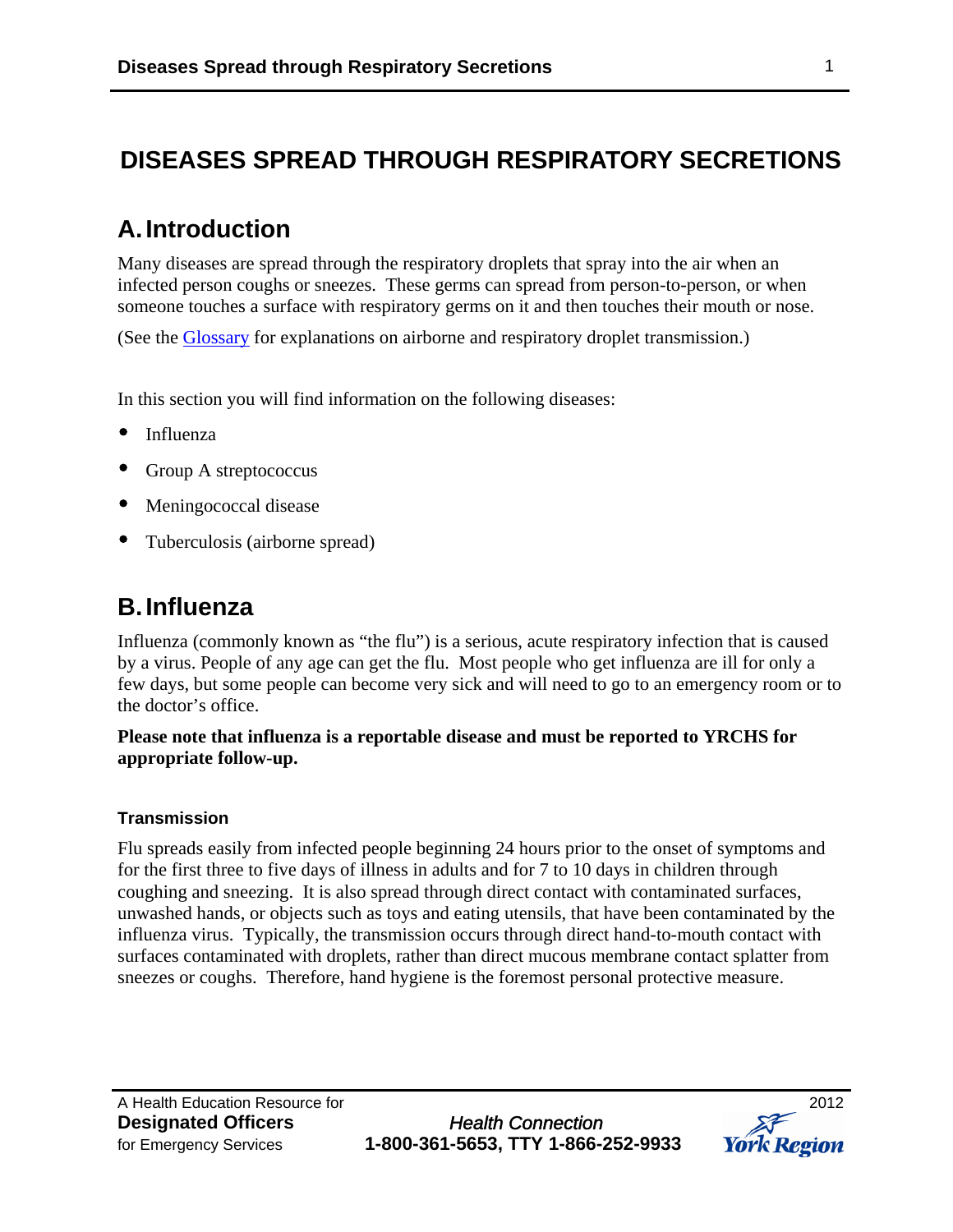### **Symptoms**

People who get influenza may experience some or all of the following symptoms: cough, fever, chills, sore throat, headache, muscle aches and fatigue. Young children may also experience gastrointestinal symptoms. Illness due to influenza usually lasts from three to five days but can last longer. The cough and fatigue can persist for several weeks, making the return to work and personal activities difficult.

### **Prevention/Treatment**

Anyone who wants to avoid getting the flu should consider getting vaccinated, as it can prevent much of the illness caused by the flu. The vaccine is especially important for people in highpriority groups such as healthcare workers and essential service workers (i.e., paramedics, fire and police). By receiving the flu vaccine, individuals may decrease the risk of bringing the influenza virus home to a baby, older relative, clients or someone with a medical condition who can develop serious complications from influenza.

The viruses that cause influenza change often. As a result, each year there is a new vaccine to protect against the flu strains that are expected in the coming flu season. The current year's vaccine typically protects against the most common circulating strains. Protection from the vaccine develops approximately two weeks after receiving the vaccine, and may last up to one year. The vaccine is about 70 to 90 per cent effective in preventing influenza infection in healthy adults. People who receive the vaccine can still get influenza, but if they do, it is usually milder than it would have been without the shot.

The recommended treatment is to stay home from work, school or social gatherings, and rest whenever possible until symptoms have resolved. Drink plenty of fluids such as water and fruit juice. Seek medical attention if necessary.

## **What do you do if you think you have been exposed?**

If an emergency services worker has been exposed to influenza, he or she should notify the designated officer. Antiviral medications can be prescribed for people who do get sick. These help to reduce the sick period by one to two days if started within 48 hours after the onset of the illness.

For more information, read our **Influenza and Vaccine Fact Sheet** 

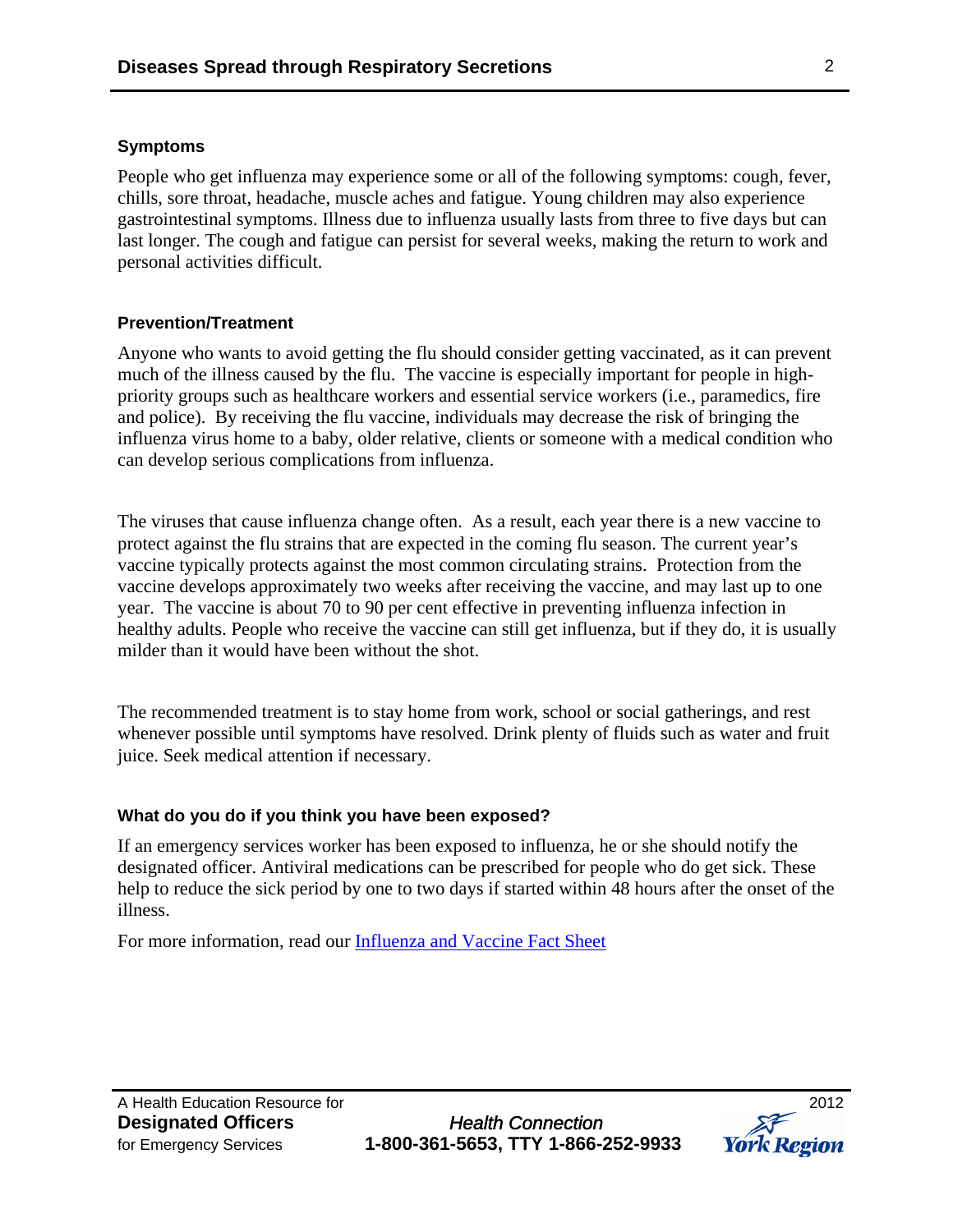# **INFLUENZA (FLU) CHAIN OF TRANSMISSION**



Various strains

The influenza virus strains that cause the flu change from year to year

Persons infected with influenza

 Saliva and droplet secretions from the mouth, nose or throat of an infected person

**Exit** Mouth and nose of infected person

- Respiratory droplets from an infected person
- Direct contact with unwashed hands or contaminated surfaces and objects
- **Break the chain of transmission here by using Personal Protective [Equipment](http://www.york.ca/Services/Public+Health+and+Safety/Infectious+Diseases/DOP-Routine+Practices+and+PPE.htm) and practice good [hand hygiene](http://www.york.ca/Services/Public+Health+and+Safety/Infectious+Diseases/DOP-Hand+Hygiene.htm)**

Mucous membranes of the mouth, throat or nose

Any individual exposed to the virus

• Immunocompromised, young and elderly are at a higher risk

Annual vaccination is effective in about 70 to 90 per cent of healthy adults and 80 to 90 per cent of children. The viruses that cause the flu change from year to year so new vaccines are made every year.



**Remember: Break the Chain, Stop Infection!** 

A Health Education Resource for 2012

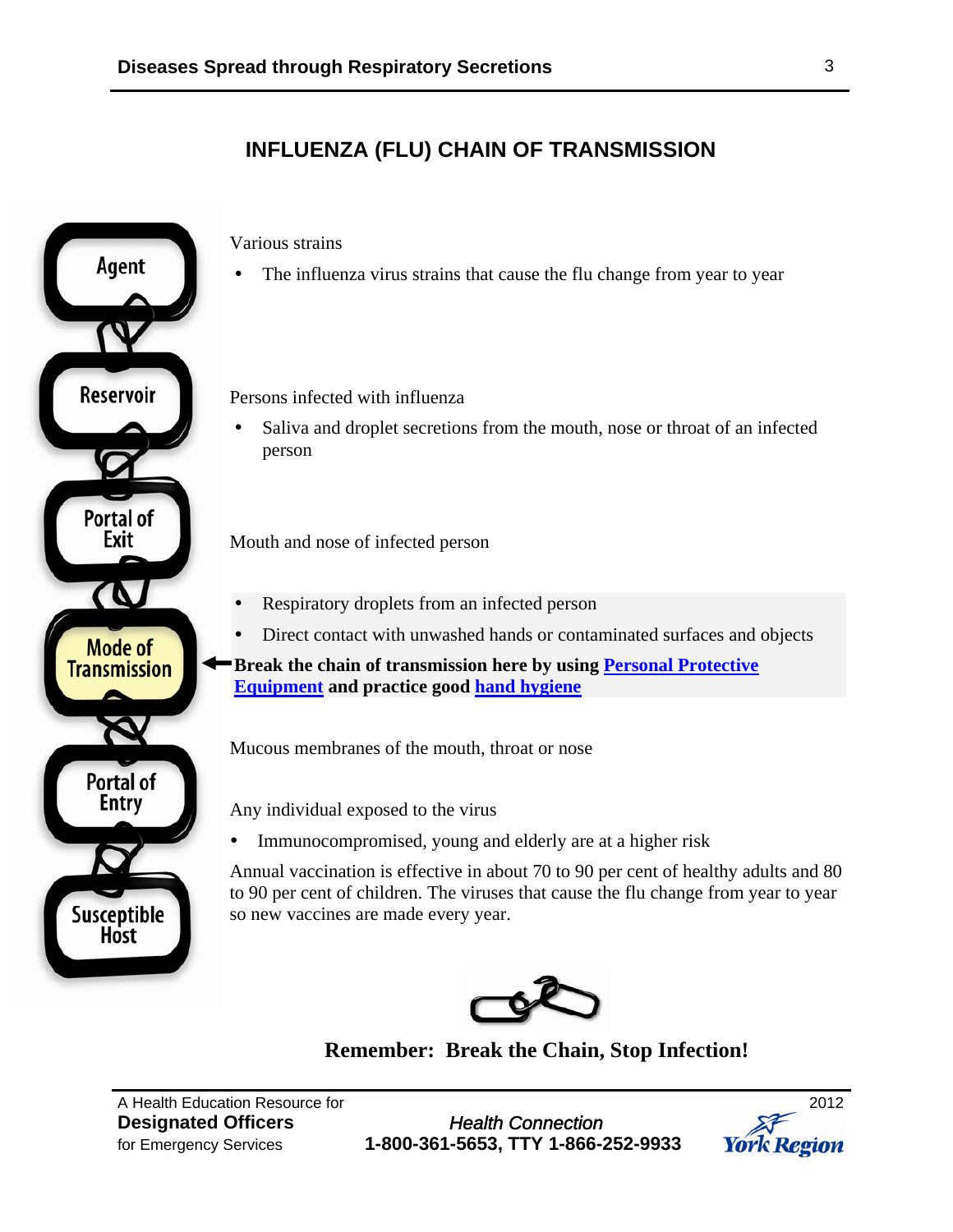# **C. Group A streptococcus**

Group A streptococcus bacteria (group A strep or GAS) cause a variety of infections. The most frequent conditions include sore throat (commonly called strep throat), ear infections, scarlet fever and skin infections. In rare cases, GAS can invade sterile body cavities or tissues and produce severe illness (invasive group A strep infections) such as:

- 1. Necrotizing Fasciitis (i.e., Flesh-Eating Disease), which is a soft tissue infection characterized by rapidly spreading inflammation and death of muscle and fat tissues
- 2. Streptococcal Toxic Shock Syndrome (STSS), which is a severe infection associated with low blood pressure, shock and multi-organ failure
- 3. Meningitis
- 4. Pneumonia

### **Please note that Invasive Group A streptococcus is a reportable disease and must be reported to YRCHS for appropriate follow-up**.

#### **Transmission**

Group A streptococci are found in the nose and throat of about five to ten per cent of healthy children and one per cent of healthy adults. People who have no signs or symptoms of illness are not very contagious. The risk of spread is greatest from an ill individual. The bacteria can spread through close, personal contact with an infected person, such as through kissing, sharing cutlery, or having direct contact with infected sores on the skin. Bacteria can enter the body through breaks in the skin, cuts, surgical wounds or chickenpox lesions.

#### **Symptoms**

The early signs and symptoms of invasive group A strep infection can include: fever, cough, confusion and headache. Necrotizing Fasciitis often starts with severe pain at the wound site. Early signs and symptoms of Streptococcal Toxic Shock Syndrome (STSS) include fever, dizziness, confusion, diffuse rash and abdominal pain. These symptoms can occur with other illnesses and make STSS sometimes difficult to diagnose.

#### **Incubation period**

The time between exposure and development of symptoms is usually from one to three days.

#### **Prevention/Treatment**

Antibiotics are commonly used to treat group A strep in adults and children.

#### **What do you do if you think you have been exposed?**

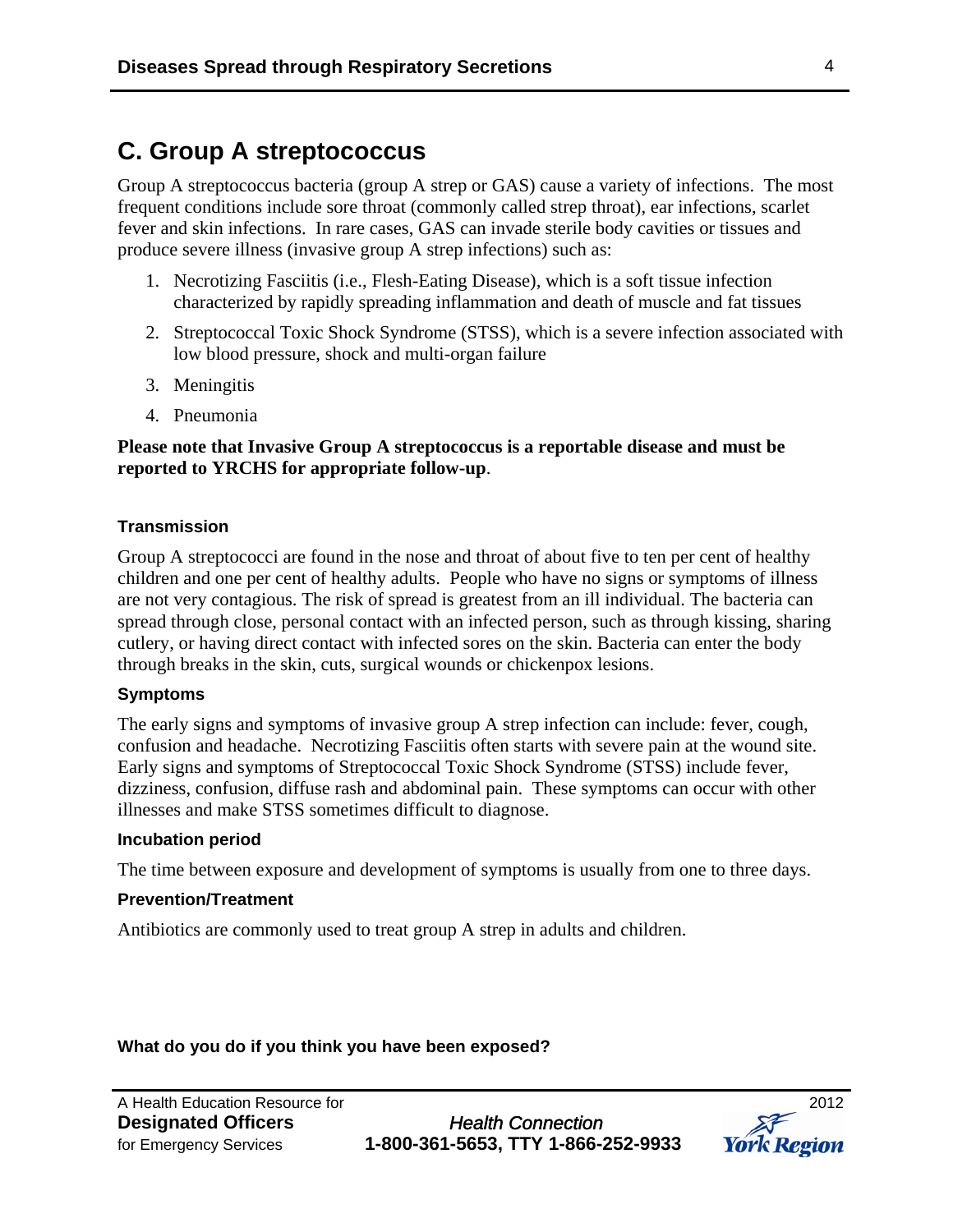Individuals who have had close contact with a person with invasive group A streptococcal disease should consult their physician immediately. The local public health department will determine the level of risk for contacts of reported cases and determine if prophylactic antibiotics are appropriate. Few people who come in contact with invasive group A strep develop invasive disease. While healthy people can develop invasive disease, people with chronic illnesses such as cancer or diabetes and those on kidney dialysis and long term steroid use are at higher risk.

**For more information, read our [Group A Streptococcus Fact Sheet](http://www.york.ca/NR/rdonlyres/m3wnf7y76apxuzvwbqhd64f5mmevlwptpy2z227x6jbdfv4i7dutwsz6dmqrxhifbxvaqjutjd2prcao4dbfhqn5qf/4039+GAS+Fact+Sheet.pdf)**

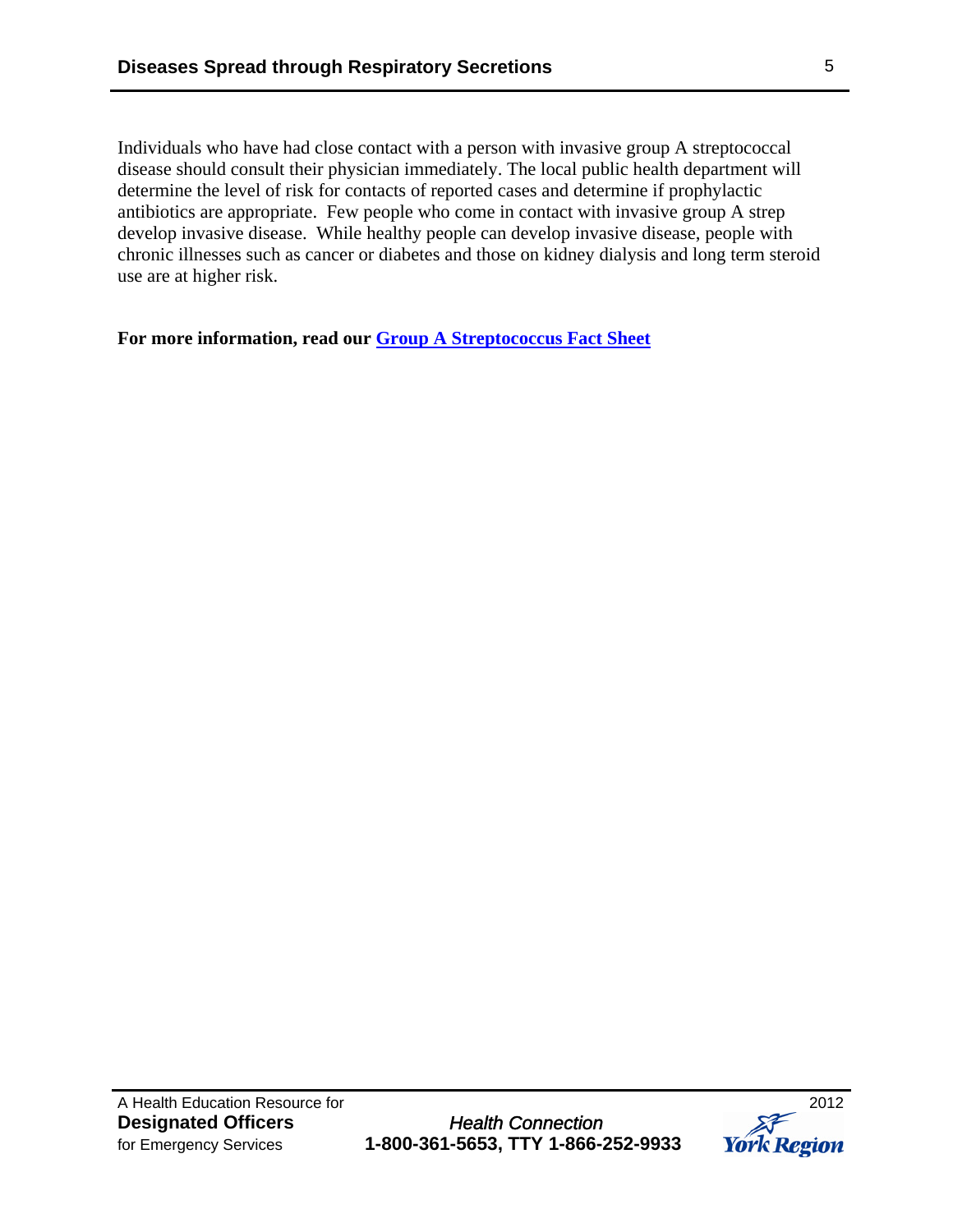# **GROUP A STREPTOCOCCAL CHAIN OF TRANSMISSION**



**Remember: Break the Chain, Stop Infection!**

A Health Education Resource for 2012

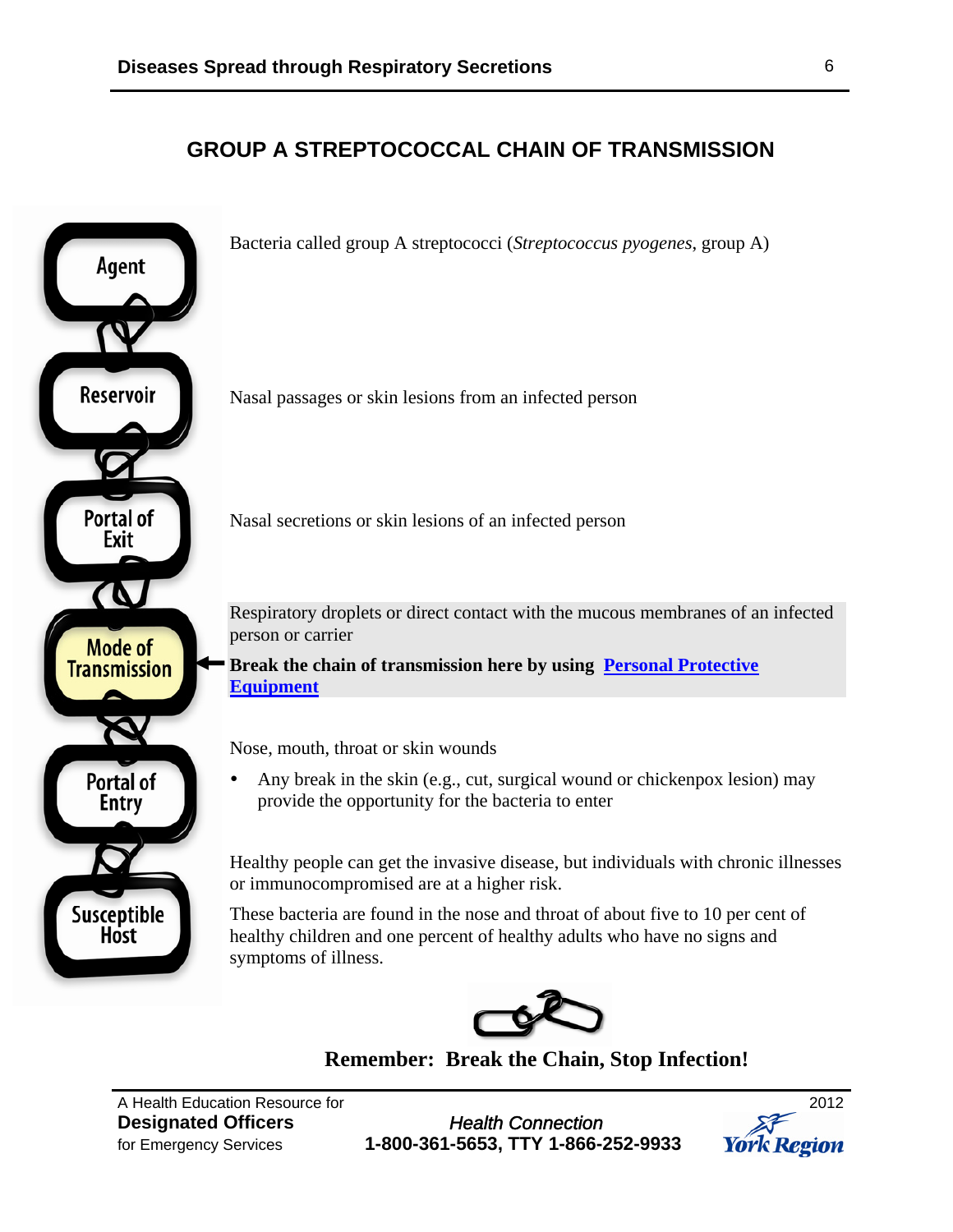# **DECISION TREE: POSSIBLE EXPOSURE TO INVASIVE GROUP A STREPTOCOCCUS**



for Emergency Services **1-800-361-5653, TTY 1-866-252-9933** 

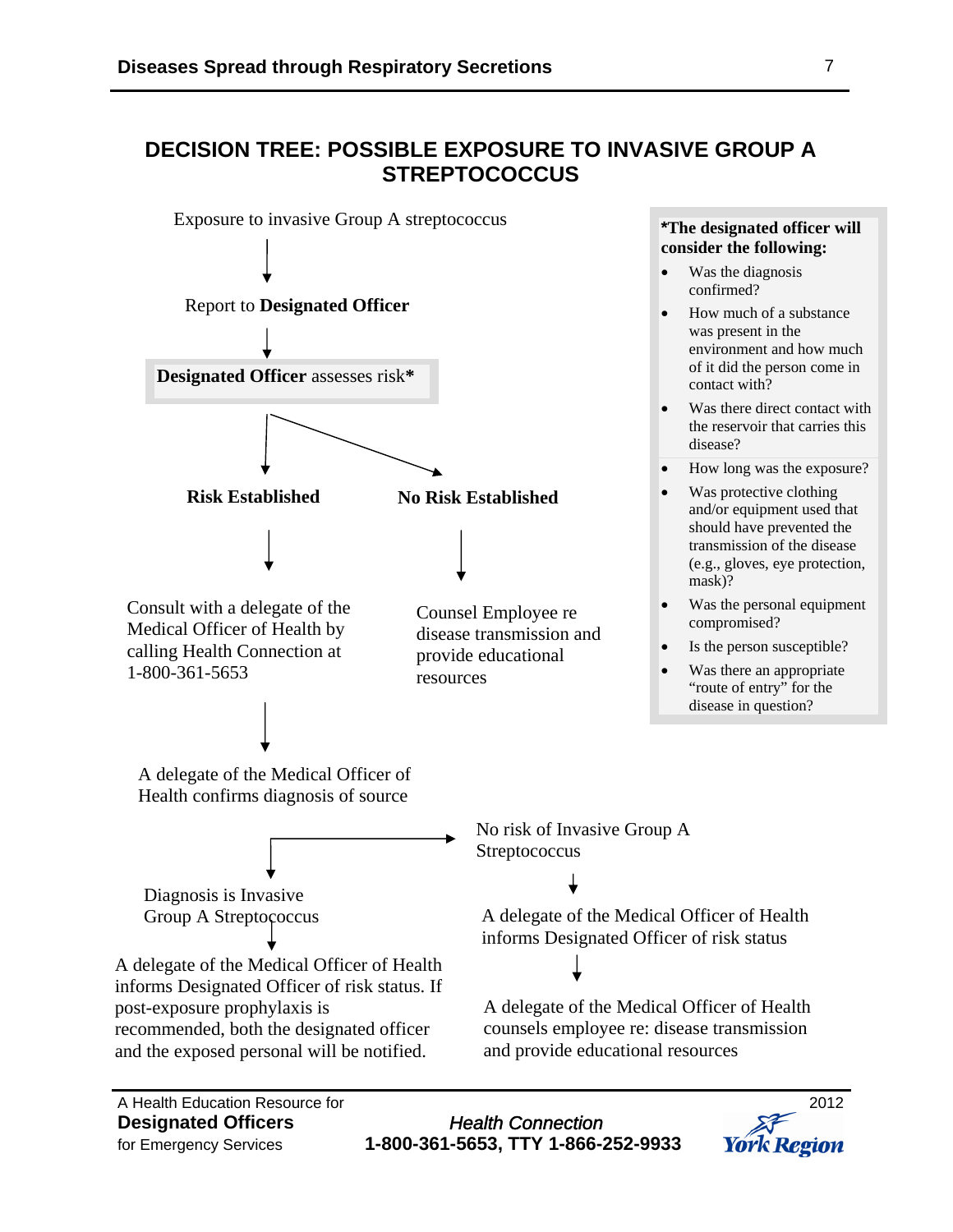# **D.Meningococcal Diseases**

Meningococcal disease is caused by bacteria called *Neisseria meningitidis*. Two serious forms of meningococcal disease are meningitis and meningococcemia.

- Meningococcal meningitis occurs when the *N. meningitidis* bacteria infect the membrane that surrounds the brain and spinal cord and cause inflammation.
- Meningococcemia occurs when the *N. meningitidis* bacteria gets into the bloodstream.

Meningococcal disease occurs in people of all ages, most often in winter and spring. About onethird of cases are in adults, and the spread of the disease is more common among adults living in crowded conditions, such as school dormitories. However, most adults have acquired a natural immunity to the disease. In most people, the chance of becoming infected is low and it usually decreases with age. **Emergency services workers are rarely at risk when caring for people who have meningitis.** 

### **Please note that meningococcal disease is a reportable disease and must be reported to YRCHS for appropriate follow-up.**

#### **Transmission**

About one person out of twenty carries the bacteria that cause meningococcal disease in their nose and throat without becoming ill. It is not known why some people become ill and others do not. The disease is spread through direct contact with the discharges from the nose and throat of a carrier or a person who is ill with the disease. The bacteria can be spread through kissing or by sharing a drinking cup, a cigarette, food or lipstick. There is no risk from sitting next to someone who carries the bacteria. In an emergency situation, emergency service workers may be exposed to the bacteria through mouth-to-mouth resuscitation without a mouthpiece; however, there is no known case of an emergency worker being infected in this way.

#### **Symptoms**

Symptoms include fever, intense headache, nausea, vomiting, stiff neck and often a rash (especially with meningococcemia). The person may be sensitive to light, become delirious or irritable or lapse into a coma.

#### **Incubation Period**

Once infected with the meningococcal bacteria, it takes between one and ten days (but usually less than four days) to develop symptoms.

### **Prevention/Treatment**

Rifampin and Ceftriaxone are the medications commonly used to treat meningococcal disease in adults and children.

There are several vaccines available in Canada to prevent certain strains of meningococcal disease. Emergency services workers should ensure that their immunizations are up-to-date.

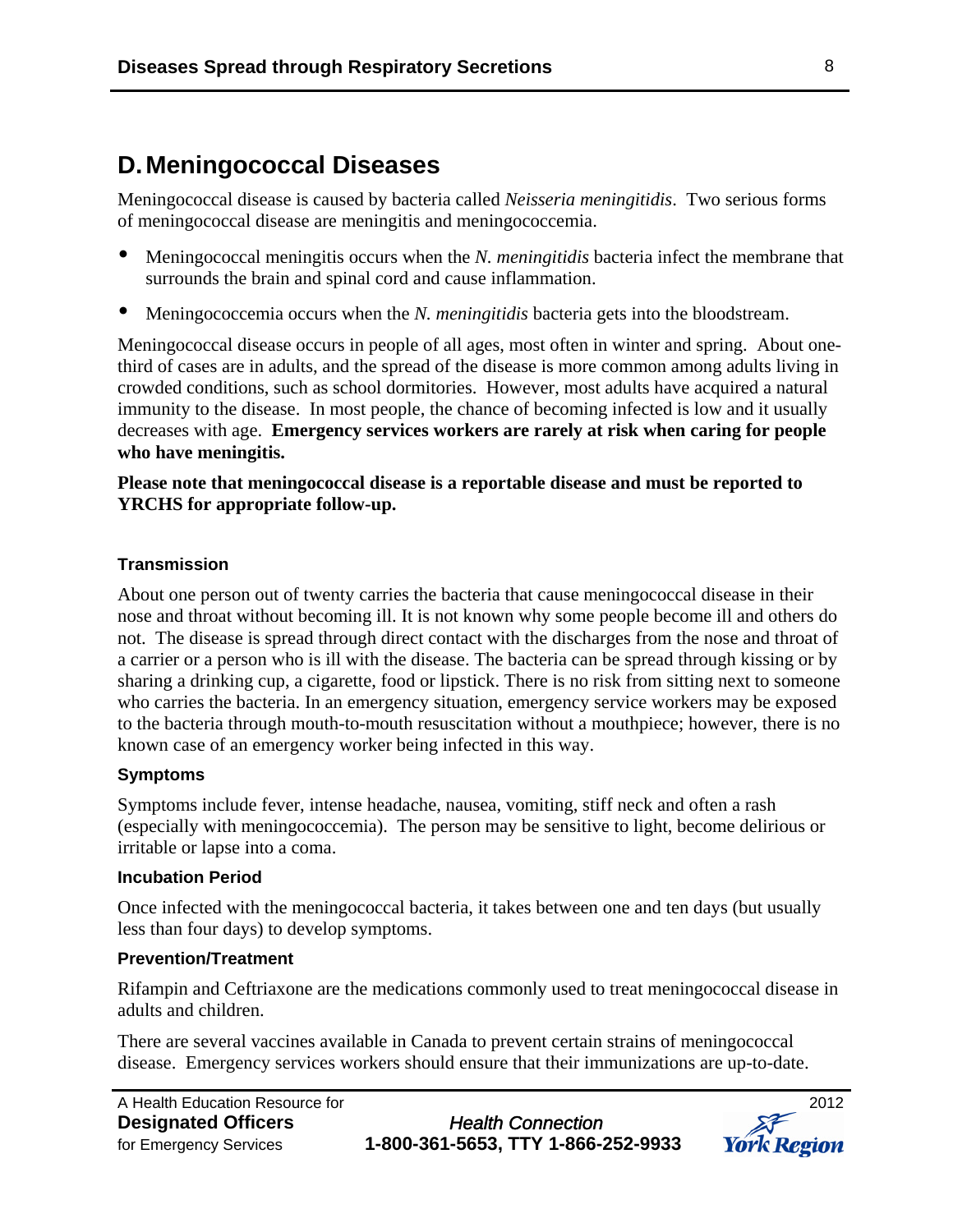After a case or an outbreak is confirmed and there has been a probable exposure, vaccination and/or prophylaxis may be recommended by your local public health department.

### **What do you do if you think you have been exposed?**

People who have had intimate or direct exposure to a person with meningococcal disease should consult their physician and their designated officer immediately. The local public health department can help to determine their level of risk. Early recognition of meningococcal infection and prompt treatment greatly improve chances of survival.

For more information, read our [Meningococcal and Vaccine Fact Sheet](http://www.york.ca/NR/rdonlyres/vcm5jt7mzgtpwx2metcwlh25hq3ukjz6kvdigv4bkcfbllc6ujesnrzr6x3gsraovoyrwypycwsqdb7bsnphz2h2jf/4844_Meningococcal+Vaccine.pdf)

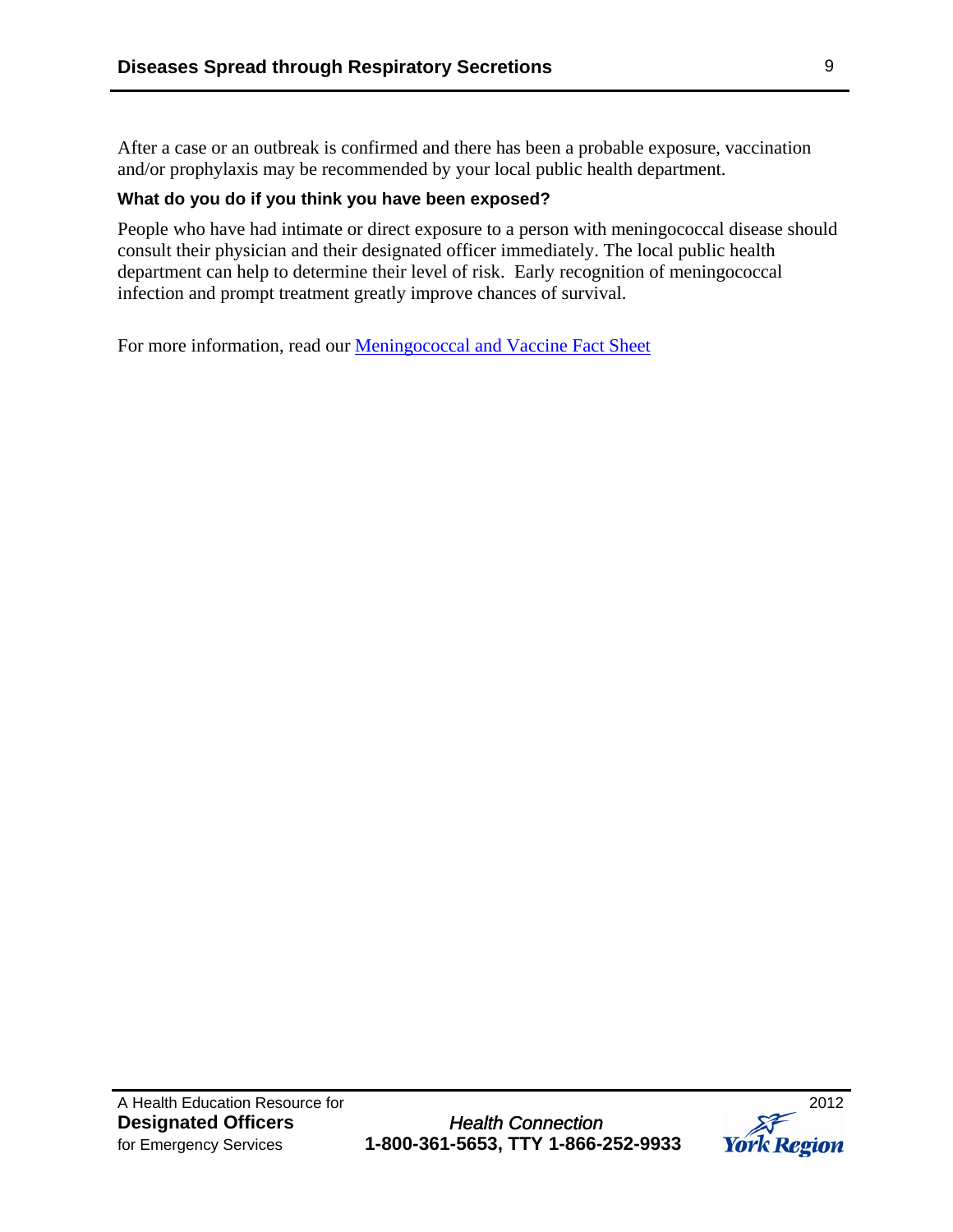# **MENINGOCOCCAL DISEASE CHAIN OF TRANSMISSION**



Bacteria called *Neisseria meningitidis*

Saliva and secretions from the mouth, nose and throat of infected persons

DIRECT CONTACT with the saliva or secretions from the mouth, nose or throat of an infected person. Droplet contact usually requires a distance of one metre or less with a patient who is actively coughing/sneezing

**Break the chain of transmission here by using [Personal Protective](http://www.york.ca/Services/Public+Health+and+Safety/Infectious+Diseases/DOP-Routine+Practices+and+PPE.htm)  [Equipment](http://www.york.ca/Services/Public+Health+and+Safety/Infectious+Diseases/DOP-Routine+Practices+and+PPE.htm)**

- Mouth, throat, nose
- Inhalation of bacteria to lungs or transfer of organism from contaminated hands/gloves to face/mouth

Anyone, although approximately 10 per cent of the population have the bacteria in their mouth/throat and do not become ill



**Remember: Break the Chain, Stop Infection!** 

A Health Education Resource for 2012

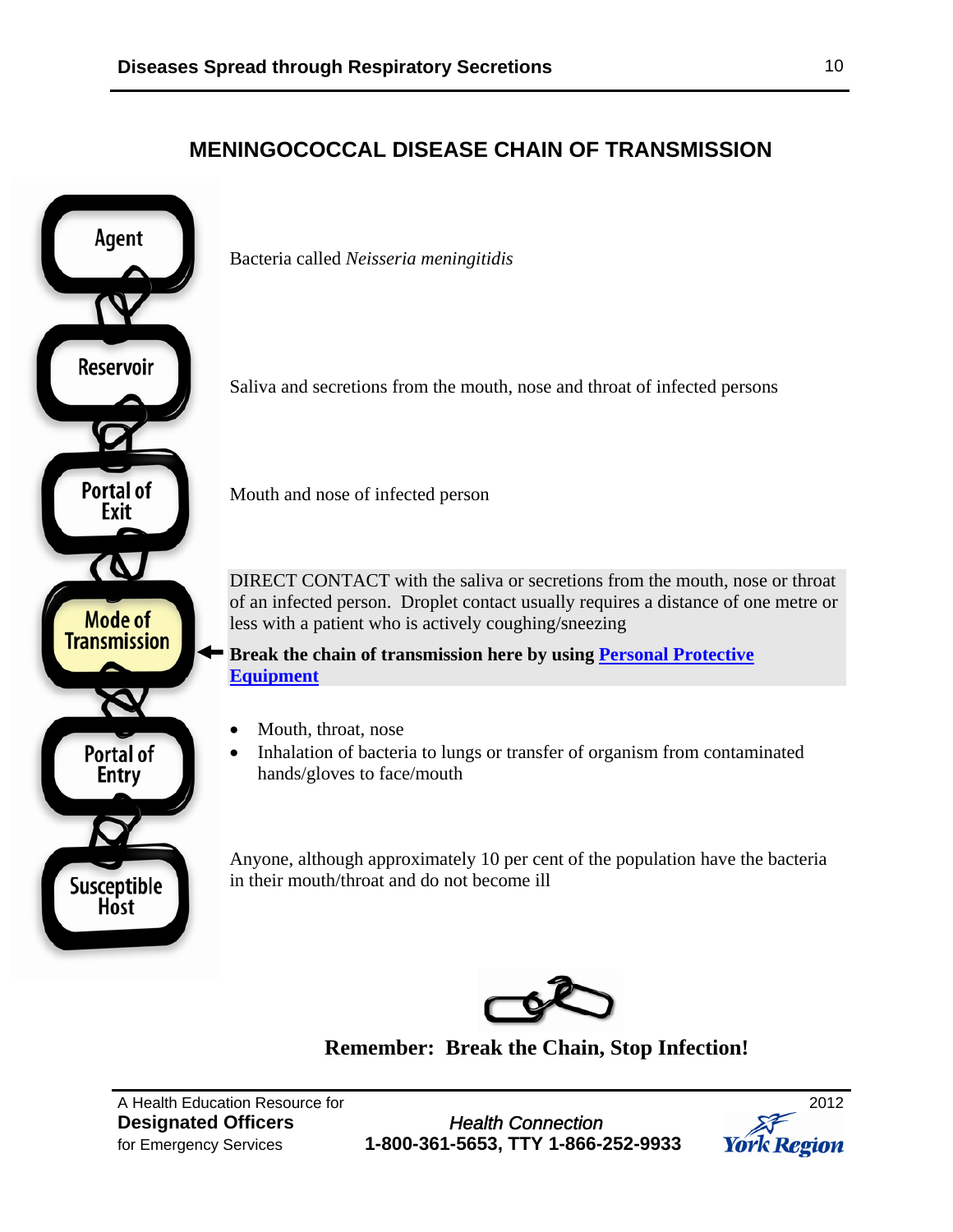# **DECISION TREE: POSSIBLE EXPOSURE TO MENINGOCOCCAL DISEASE**  Exposure to case of Meningococcal Disease contact with? mask)? compromised? **Designated Officer** performs a risk assessment to identify the possibility of "shared saliva" **Risk Established No Risk Established**  Report to **Designated Officer** Counsel Employee re disease transmission and provide educational resources Designated Officer consults with a delegate of the Medical Officer of Health by calling Health Connection at 1-800-361-5653 Health confirms diagnosis of source A delegate of the Medical Officer of Diagnosis is Meningococcal Disease (bacterial) that no risk was established A delegate of the Medical Officer of Health informs the Designated Officer of risk status. If post-exposure prophylaxis is recommended, both the Designated Officer and the exposed personal will be notified. resources A Health Education Resource for 2012 **Designated Officers** *Health Connection*

for Emergency Services **1-800-361-5653, TTY 1-866-252-9933** 

**\*The designated officer will consider the following:** 

- Was diagnosis or case confirmed?
- How much of a substance was present in the environment and how much of it did the person come in
- Was there direct contact with the medium that carries this disease?
- How long was the exposure?
- Was protective clothing and/or equipment used that should have prevented the transmission of the disease (e.g., gloves, eye protection,
- Was the personal equipment
- Was there an appropriate "route of entry" for the disease in question?

No risk of Meningococcal Disease

A delegate of the Medical Officer of Health informs Designated Officer

A delegate of the Medical Officer of Health counsels employee re: disease transmission and provides educational

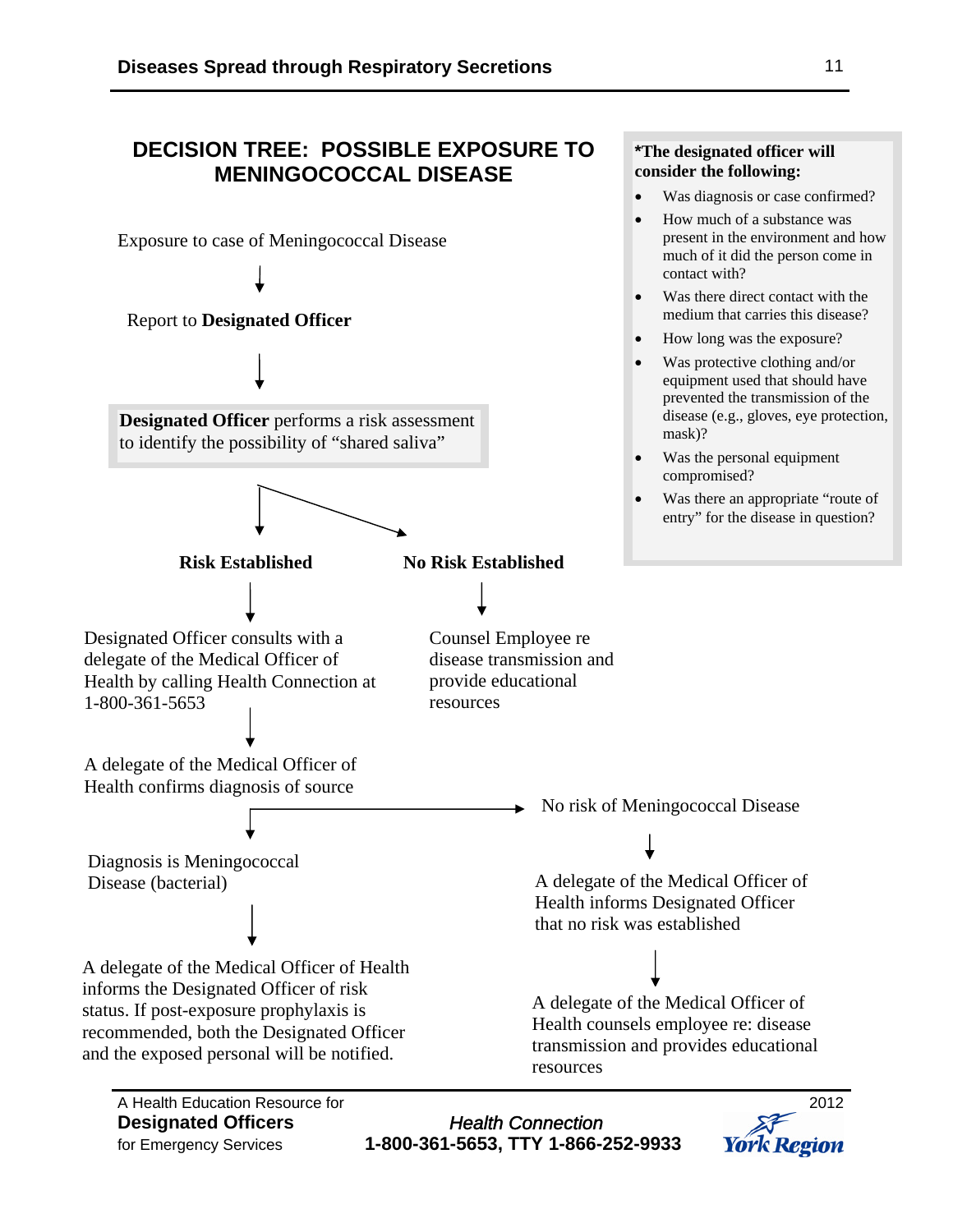# **E. Tuberculosis**

Tuberculosis (TB) is a disease that spreads through the airborne route and is caused by *Mycobacterium tuberculosis* bacteria*.* TB usually affects the lungs (pulmonary TB), but can also affect any other area of the body (extrapulmonary TB) such as the spine, brain, or bone. Only pulmonary TB is infectious. TB is a curable and preventable disease.

**TB is a reportable disease and must be reported to YRCHS for appropriate follow-up.**  Reporting of a TB case or exposure to YRCHS can wait until the next business day.

# **Transmission**

**Risk:** TB is a difficult disease to catch since transmission requires close, prolonged contact with someone who has active disease in his/her lungs or throat. Individuals with active TB disease in their lungs are most likely to spread it to people they spend time with everyday, such as family, classmates and co-workers. The less time you are exposed, the less likely you are to acquire TB.

**How TB is transmitted:** TB bacteria spread from person-to-person through the air. TB bacteria are projected into the air by coughing, singing or yelling. When a person inhales the air that contains the TB bacteria, the bacteria lodge in the lungs and begin to multiply, and the person becomes infected.

**TB Infection:** In most people who become infected, the body's immune system is able to fight the bacteria to keep them from multiplying. The bacteria are not killed, but they become inactive (dormant) and are stored in the body. At this stage the person is considered to have a **TB infection** (also known as Latent TB Infection or LTBI). If not adequately treated, latent TB infection has the potential to become active disease at any time, including years later. A person who has latent TB infection usually has a positive tuberculosis skin test and is not infectious.

**TB Disease**: TB disease occurs when the inhaled TB bacteria awaken out of dormancy and begin to multiply. **Only TB of the lungs and respiratory tract are infectious to others**. Environmental surfaces contaminated with TB bacteria are not considered a source of infection.

## **Symptoms**

The general symptoms of TB disease are:

- Cough that lasts longer than three weeks
- Weight loss
- Night sweats
- Fatigue
- Coughing up blood (rare)
- Low grade fever

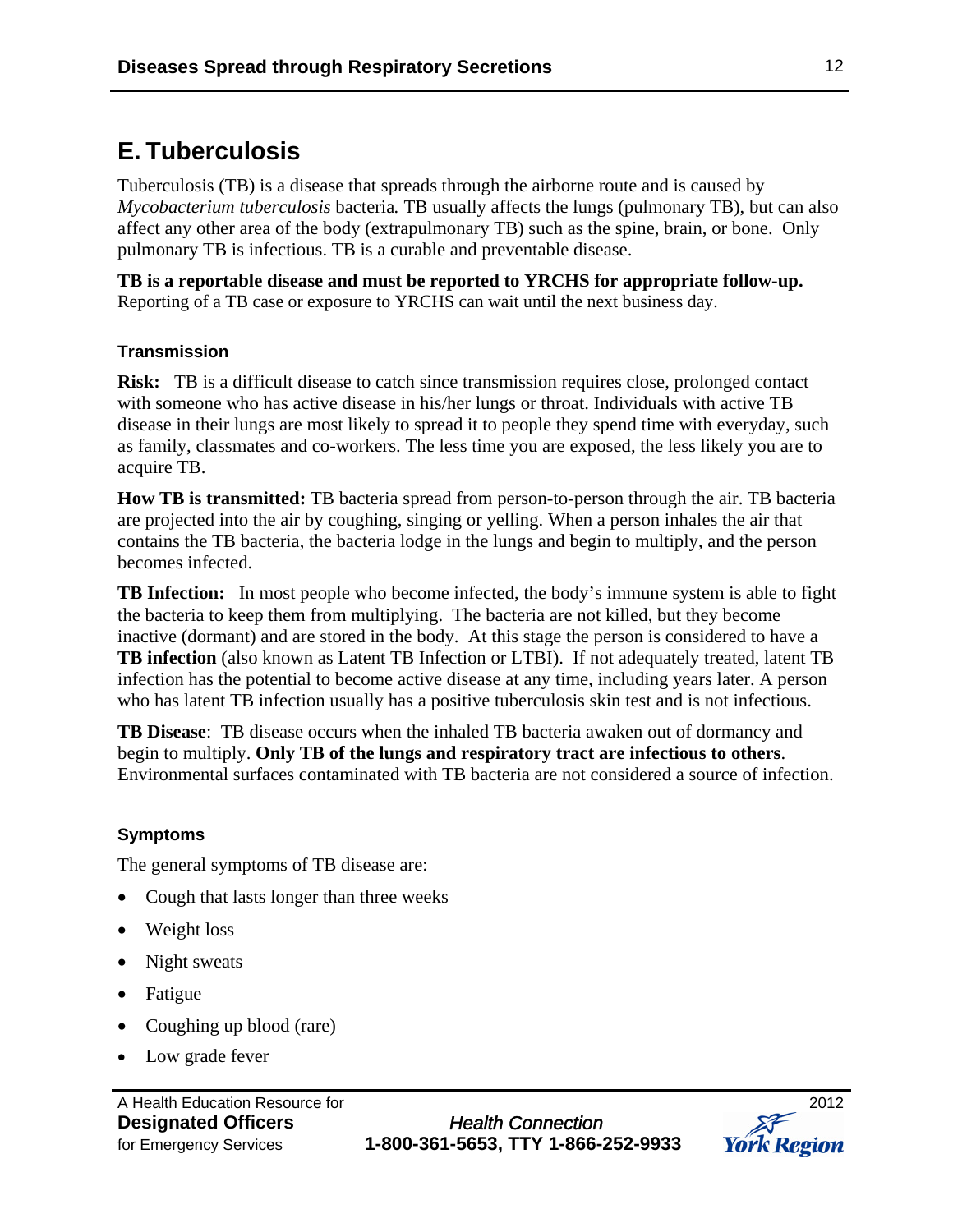### **Incubation Period**

The time from exposure to a positive TB skin test (indicating infection) is at least eight weeks. There is no incubation period for TB disease.

## **Prevention/Treatment**

- Your baseline skin test results (a 2 step test is recommended) should be recorded on your immunization record, so that in the event of an exposure, your doctor has a comparison for any repeat skin tests that may be required. The TB skin test is a subdermal injection of TB protein derivative that indicates if you have been infected with TB bacteria at some point in your life.
- Wear an N-95 mask when interacting with people who appear to have a respiratory infection or are known cases of infectious pulmonary TB.

Both latent TB and active TB can be treated. Medication for TB disease and infection are available by prescription. This medication is provided free of charge. If you are prescribed treatment for TB infection or disease, it is important to take the medications exactly as prescribed.

# **What do you do if you think you have been exposed?**

If you have had significant exposure to a person with infectious pulmonary TB disease, see a health care professional to have a TB skin test done. If your test is 'positive,' your doctor will refer you to a specialist for further evaluation (e.g., chest x-ray) to ensure you do not have active TB disease.

For more information about TB, visit [www.york.ca/TB](http://www.york.ca/TB)

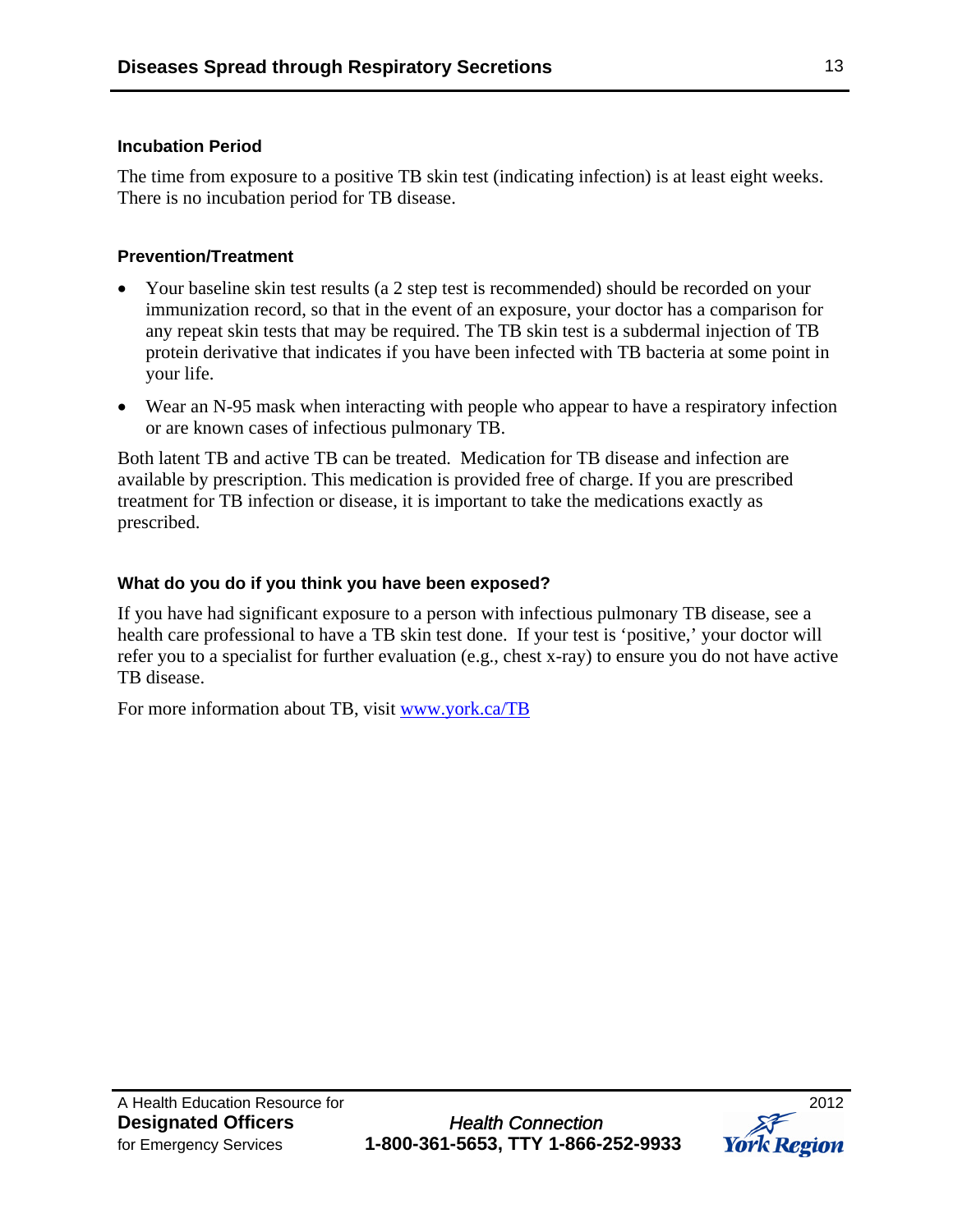# **TUBERCULOSIS (TB) CHAIN OF TRANSMISSION**





**Remember: Break the Chain, Stop Infection!** 

A Health Education Resource for 2012